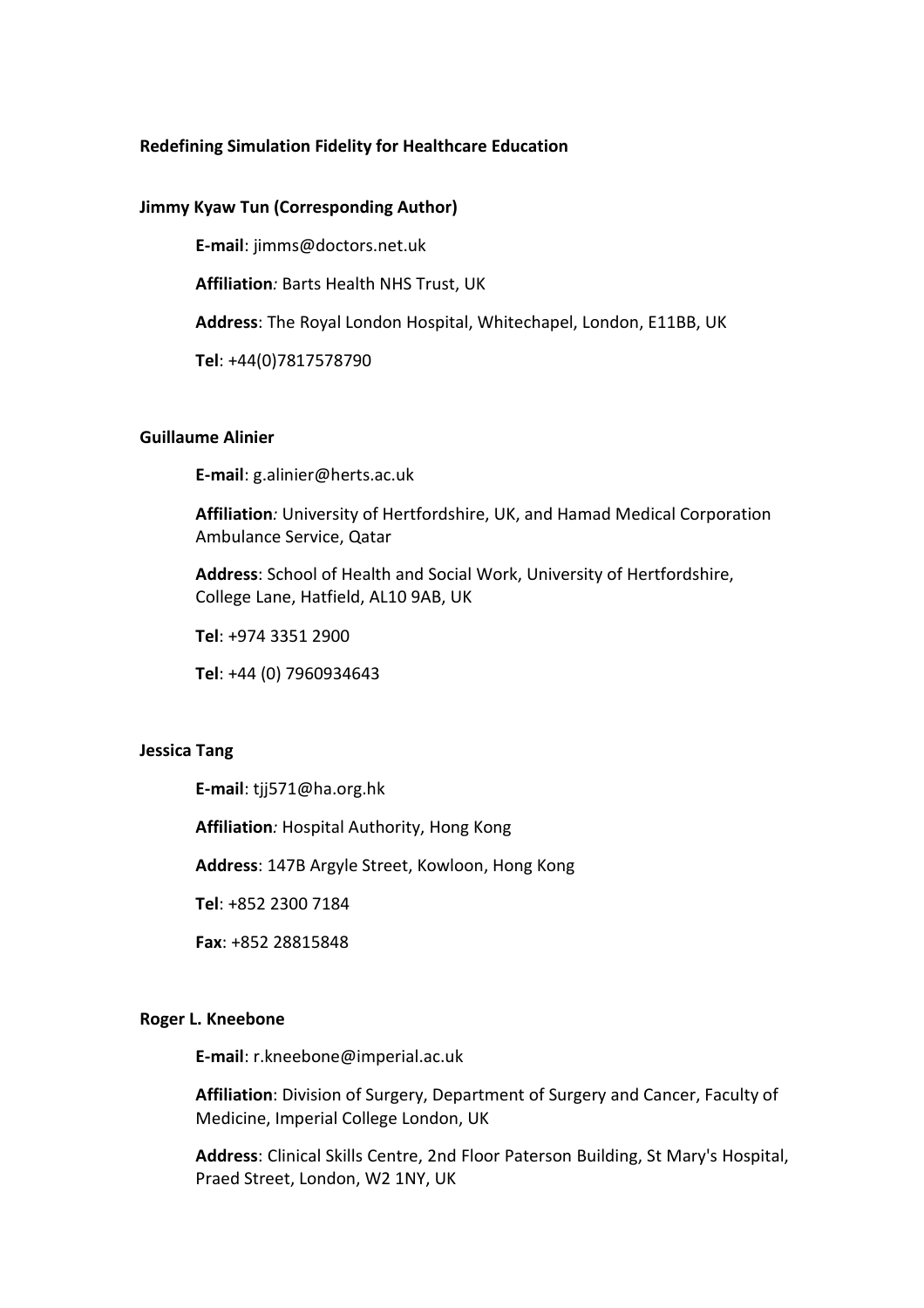Tel: +44 (0)20 3312 7930 Tel: +44 (0)7977 909707 Fax: +44 (0)20 3312 1810

+++++++++++++++++++++++++++++++++++++++++++++++++++++++++++++

Jimmy Kyaw Tun

Imperial College, United Kingdom

Guillaume Alinier

University of Hertfordshire, UK

Hamad Medical Corporation Ambulance Service, Qatar

Jessica Tang

Hospital Authority, Hong Kong

Roger L. Kneebone

Imperial College, United Kingdom

#### Abstract

Background. "Fidelity" - an intrinsic property of simulation is crucial to simulation design and educational effectiveness. Yet the term fidelity is inconsistently used, which makes it difficult to draw inferences from current literature and translate research to practice.

Aim. In this article, we attempt to bring some clarity to the term *simulation* fidelity in healthcare education.

Method. We argue against the notion that high-fidelity simulation requires complete and faithful replication of reality, but instead the accurate representation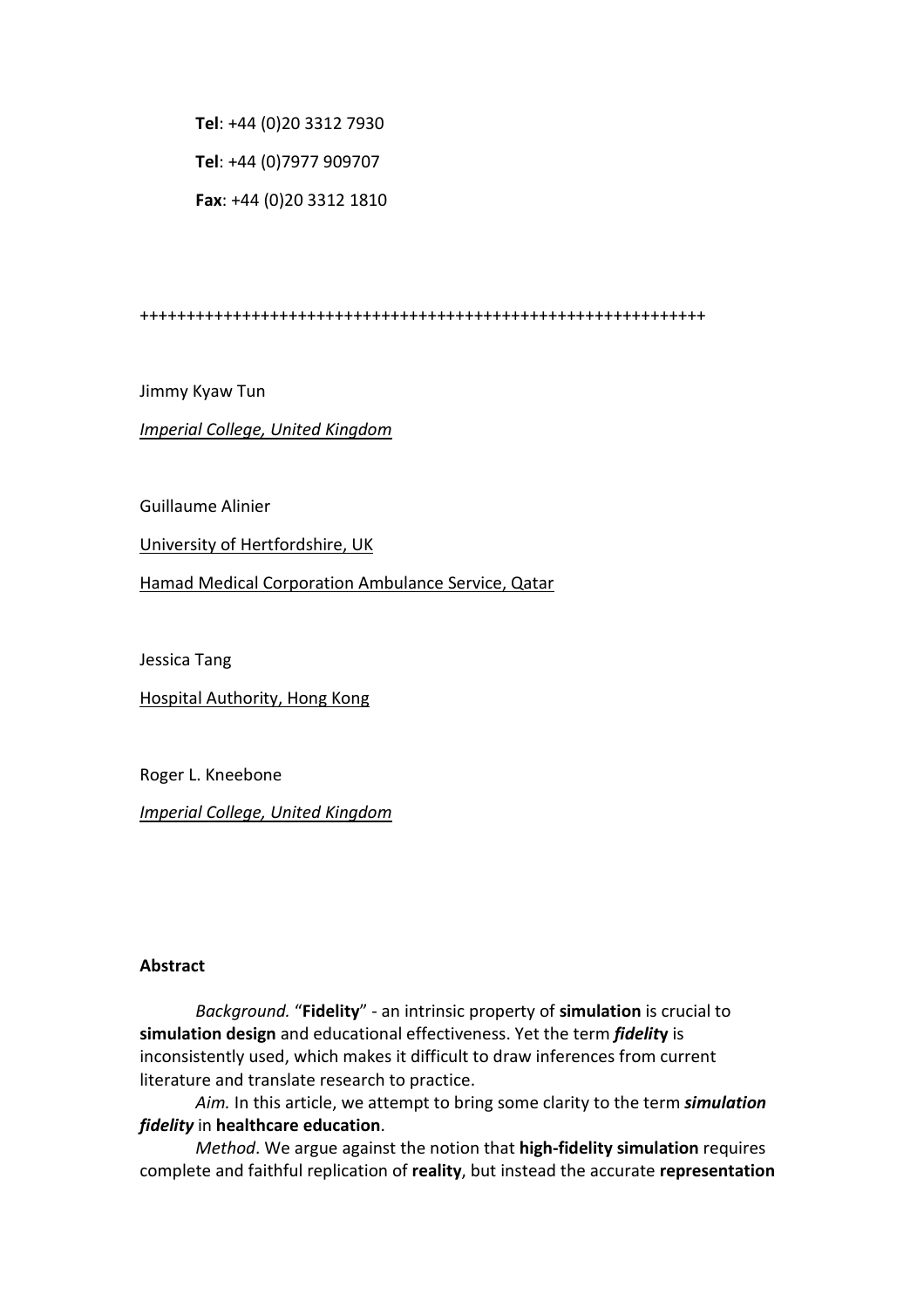of real world cues and stimuli. We address a number of issues surrounding the term fidelity and how it is currently used in the literature.

Result. In recognising the limitations of current methods of describing fidelity in the literature, we propose an alternative 3-dimensional framework for fidelity along the axes of the **patient, clinical scenario**, and healthcare facilities as a means for more precise and practical positioning of current healthcare simulation activities.

Conclusion. All aspects of fidelity significantly hinge on the learners' perceived realism of the context of the learning episode as opposed to any one particular element such as the technology used.

KEYWORDS: Clinical facilities; Clinical scenario; Cues; Fidelity; Deception; Educational effectiveness; Environment; Fidelity; Framework; Healthcare; Healthcare simulation; Learner perception; Learning experience; Patient; Realism; Representation; Scenario design; Simulation-based training; Simulation design

Simulation-based education is increasingly used in healthcare for training, research, and assessment purposes in response to the challenges of modern healthcare education and patient safety (Alinier & Platt, 2014; Kneebone et al., 2009; Ziv et al., 2003). Despite its promises, more evidence of when and how simulation should be used is needed, resulting in an increase in healthcare simulation-related scientific literature (McGaghie et al., 2010). However, this literature can be difficult to interpret and translate to other contexts, in part due to the varied interpretations and applications of terminology. In particular, term fidelity is often inconsistently used in the literature (Paige & Morin, 2013). Yet fidelity has been long considered to be a crucial factor in terms of the design, cost, and educational effectiveness of a simulation (AGARD, 1980; Beaubien & Baker, 2004; Gerathewohl, 1969). This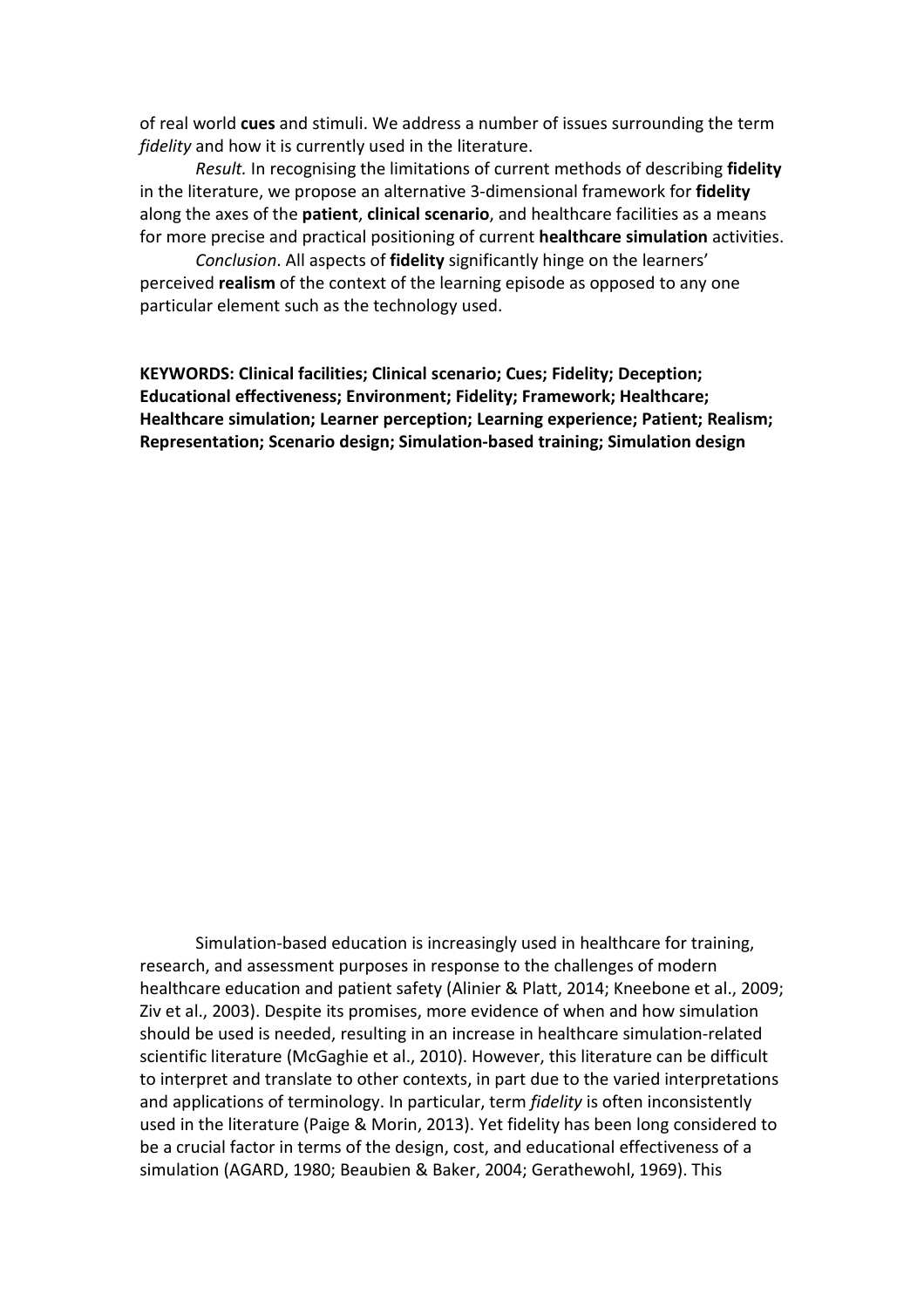terminological confusion presents a number of problems to educators and researchers in healthcare simulation (Alessi, 2002; Chiniara et al., 2013) and encouraged the publication of standards in an attempt to clarify this issue (Meakim et al., 2013). On the industry side, the same issue prevails among manufacturers within their marketing literature. This creates a problem of parity when comparing various products blindly looking at their descriptors instead of understanding the actual functionality and features of their products in terms of so called fidelity. Without a clear concept of what fidelity is, it is difficult to design simulations to a required level of fidelity to promote transfer of learning.

It is also difficult to determine what level of fidelity is required for educational effectiveness. For instance, it is generally acknowledged that simulations of different fidelity have varying educational value for different learners and different learning objectives (Bredmose et al., 2010; Lapkin & Levett-Jones, 2011; Lee et al., 2008; Levett-Jones et al., 2011; Norman et al., 2012), and theoretical models have been proposed (Alinier, 2007; Chiniara et al., 2013). Yet despite the research available, generalisable theories that are firmly based on empirical evidence, which can guide fidelity requirements for education are lacking (Aggarwal et al., 2010). Recently, research comparing high versus low-fidelity simulations are unequivocal, some supporting higher fidelity, whilst others supporting lower (Borodzicz, 2004; Bredmose et al., 2010; Dieckmann et al., 2007a; Kardong-Edgren et al., 2007, Lapkin and Levett-Jones, 2011).

A key reason for the terminological issues is the range of definitions used in the current literature (Pace, 1998). In the early 1990s Lane & Alluisi (1992) identified over 22 different definitions of simulation fidelity – a figure that is likely to have increased since. Furthermore, a multitude of adjectives have been used to describe characteristics of simulation fidelity. These include physical, functional, psychological, behavioural, engineering, visual and auditory, to name but a few (Gerathewohl, 1969; Rehmann et al., 1995). Many of these terms have been adopted from other disciplines such as aviation and engineering into the healthcare simulation literature. This has lead to some misconceptions, whereby fidelity seems to be confused with the level of technological sophistication instead of the "verisimilitude" of an experience, how the tool is actually used and hence how the simulation appears to be true to learners.

In this article, we aim to clarify the term simulation fidelity. First we set out what we mean by simulation and how we distinguish this from the term simulator. We then draw on some current accepted definitions of simulation fidelity as a basis for questioning and clarifying the term's meaning. We present the concept of absolute fidelity as a basis for elucidating what it takes to create increasing fidelity. We then attempt to tackle some of the issues and misconceptions about simulation fidelity in the current literature, in particular the lack of a common standard for determining simulation fidelity in healthcare. Finally, we present a 3-dimensional framework as an approach to conceptualising and positioning healthcare simulation activities to aid research, design, and delivery.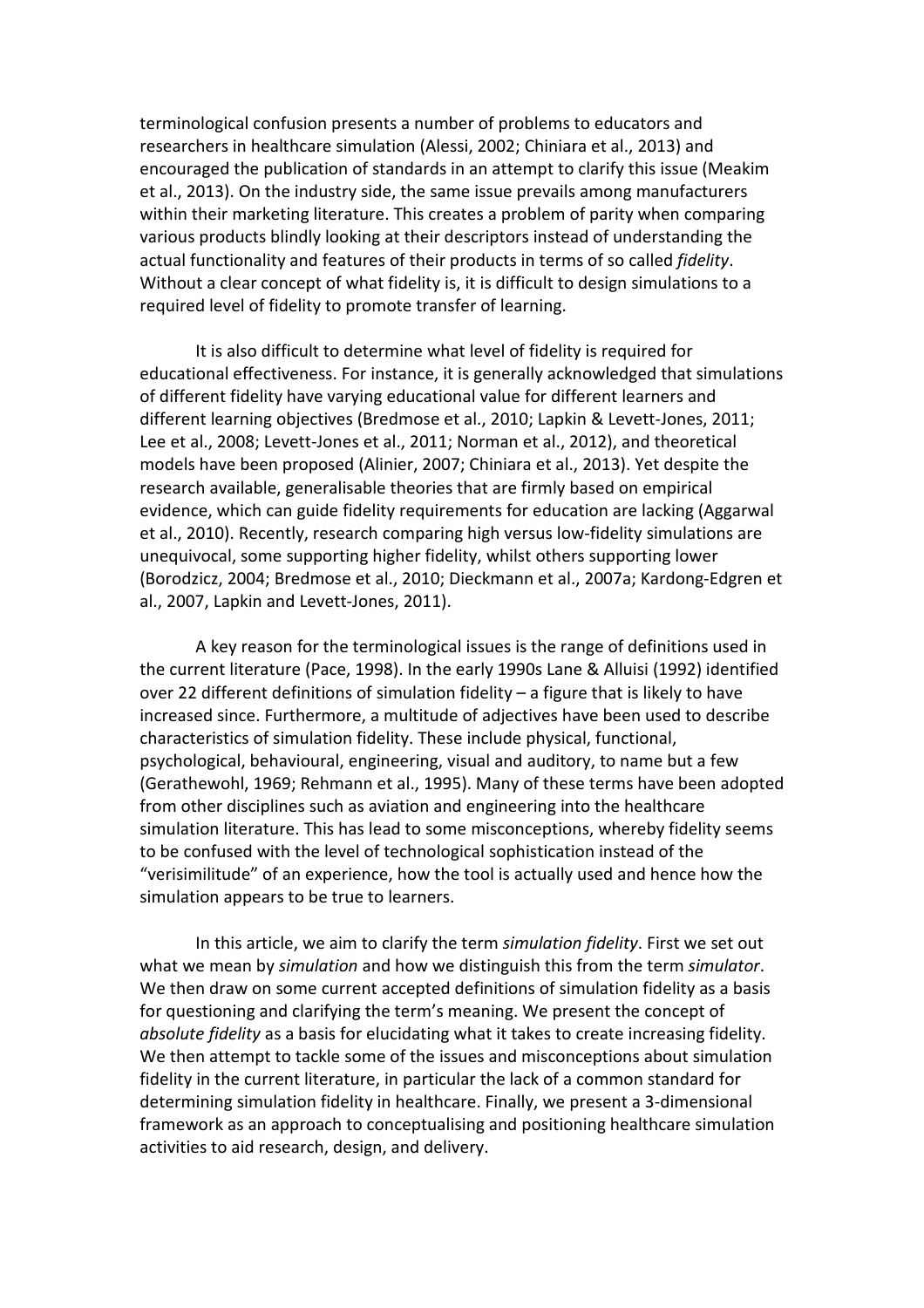### What do we mean by Simulation Fidelity?

Before considering simulation fidelity, we will first propose definitions for simulation and simulator, as they are often incorrectly used interchangeably in the literature, which can be problematic.

In this article, we use the definitions provided by Dieckmann and Rall (2007) who defined simulators as the *medium* which allows users to conduct simulations. Examples of simulators include part-task trainers, mannequins or patient simulators, simulated patients (SP), screen-based environments, and simulated equipment and healthcare environments (Alinier, 2007; Crooltall et al, 1987). Simulators do not necessarily need to be physical – they may take the form of software or even the mind of learners engaging in imaginary activities such as facilitated mental simulations. Simulation is an activity, which represents real or potentially real world activities, including hypothetical situations such as major disasters. Examples can range from the focused practice of a skill such as a surgical procedure to a communication exercise with a simulated patient or a confederate who is someone acting the role of a patient relative or a clinician for a specific purpose in relation to the scenario learning objectives (Sanko et al., 2013). The focus of this article is the fidelity of the simulation experience from the perspective of the learners and not the simulators used.

To begin our discussion of fidelity, we selected three exemplar definitions, which are complementary and reflect the general understanding of the terminology as it is used in the current literature. Feinstein & Cannon (2002) define fidelity as "the level of realism of a simulation presented to the learner" (p.426). For Alessi (2000), fidelity is "the degree to which a simulation replicates reality" (p.203). Hays & Singer (1989) define fidelity as "the degree of similarity between the training situation and the operational situation which is simulated." (p.50). From these definitions we can deduce that fidelity is related to "similarity" and "realism" of a simulation, and is a continuum of varying "degrees" or "levels". However, it also raises questions about what realism means in simulation for the purpose of a learning experience and the dependence of fidelity requirements on training objectives (AGARD, 1980; Alinier, 2007; Gerathewohl, 1969).

Feinstein and Cannon's definition (2002), which suggested that fidelity is simply related to the perceived realism to the learner, is problematic, as perceived realism may differ amongst individuals (Reis & Judd, 2000). A simulation may seem realistic to a novice, because of lack of experience, but appear unrealistic to a more experienced clinician who is better able to detect inaccuracies. Simulation fidelity is therefore dependant not only on user perception, but also accuracy of representation in relation to the real world, such as in terms of the laws of physiology.

Some authors (Alessi, 2000; Hays & Singer, 1989) suggested that fidelity requires similarity and replication of the real world, but does this mean the objective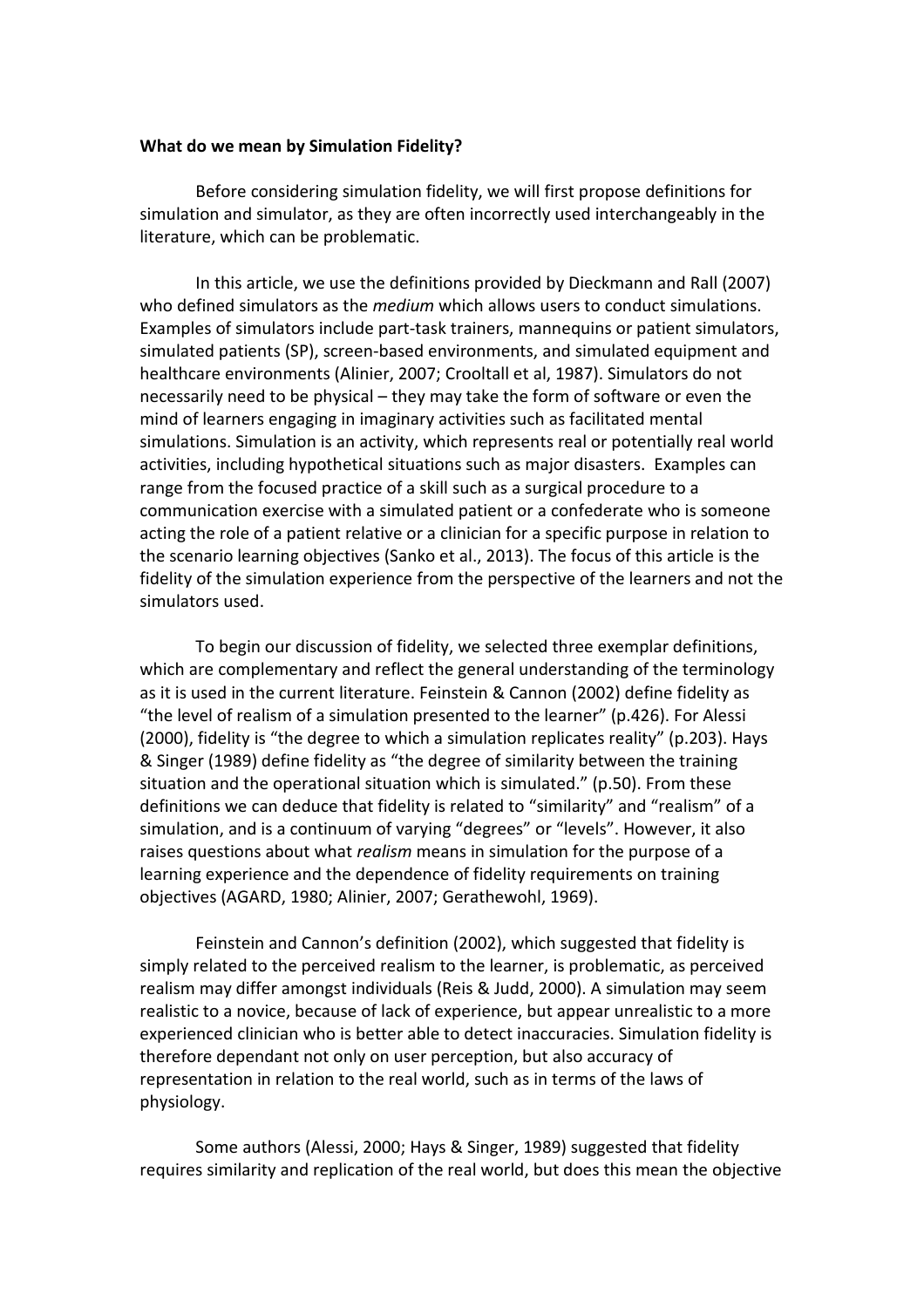replication of reality atom for atom, element for element? On review of the various types of fidelity described in the literature, a spectrum of definitions ranging from those that are more weighted on an objective, positivistic approach to fidelity (physical, engineering, objective) and those that have more emphasis on subjectivity (psychological, perceptual) appears to exist.

Both approaches can however be problematic. Looking at the subjective end of the spectrum, when determining the realism or fidelity of a simulation of a clinical scenario, would one draw on the opinion of a novice trainee with little experience of a real-life equivalent? The simulated scenario may seem highly realistic to the novice due to their limited understanding, but is in fact grossly inaccurate. High-fidelity must therefore not only take into account user perception, but also in some way be representative of the real clinical situation (Dieckmann et al., 2007a; 2007b), such as in terms of the laws of physiology, anatomy, and social or professional interactions. Horcik et al (2014) referred to the engagement or suspension of disbelief and the relation of the balance between the participants' concern about how close to the simulated work or close to the targeted work a simulation-based experience is. A contributing phase to this "by-in" on the part of the participants resides in the introduction and briefing of the simulation experience to expose the potential limitations of the setting, environment, or the "patient" (Alinier, 2011; Dieckmann et al., 2012).

A purely objective approach to fidelity is also problematic. One way to understanding the nature of fidelity is to examine the top end of the fidelity spectrum, which we term in this article as absolute fidelity. It is a concept used in science fiction where simulation is realistic to the point that it cannot be differentiated from reality (Johansson, 2007). It is a concept commonly used in popular science fiction, examples of which include the Holodeck in Star Trek and the Matrix (Jefferson & Anderson, 2009; Johansson, 2007). Although this may seem farfetched in terms of what the current state of healthcare simulation can achieve, absolute fidelity is sometimes almost achievable.

We may take for instance, an in-situ simulated clinic consultation for biliary colic, using unannounced SP trained to provide a realistic story, i.e. right upper quadrant pain and all the other cues of patient interactions such as emotion and body language. The SP attends the consultation through the clinician's usual workplace, whilst the clinician is unaware that their patient is really an actor, and proceeds to obtain a history and diagnosis just as he or she normally would during a consultation in the usual work setting. The manner and setting in which the clinician can interact with the SP can be accurate to the degree such that even an expert is unable to detect that it is a simulation, in effect creating near absolute fidelity (Rethans et al., 2007).

In this simulation, although some elements of real clinical practice are actually used, e.g. the consultation room, others such as the patient themselves are representations. The SP does not have any actual pathology (i.e. gallstones), but portrays the symptoms accurately through verbal and emotional cues. Absolute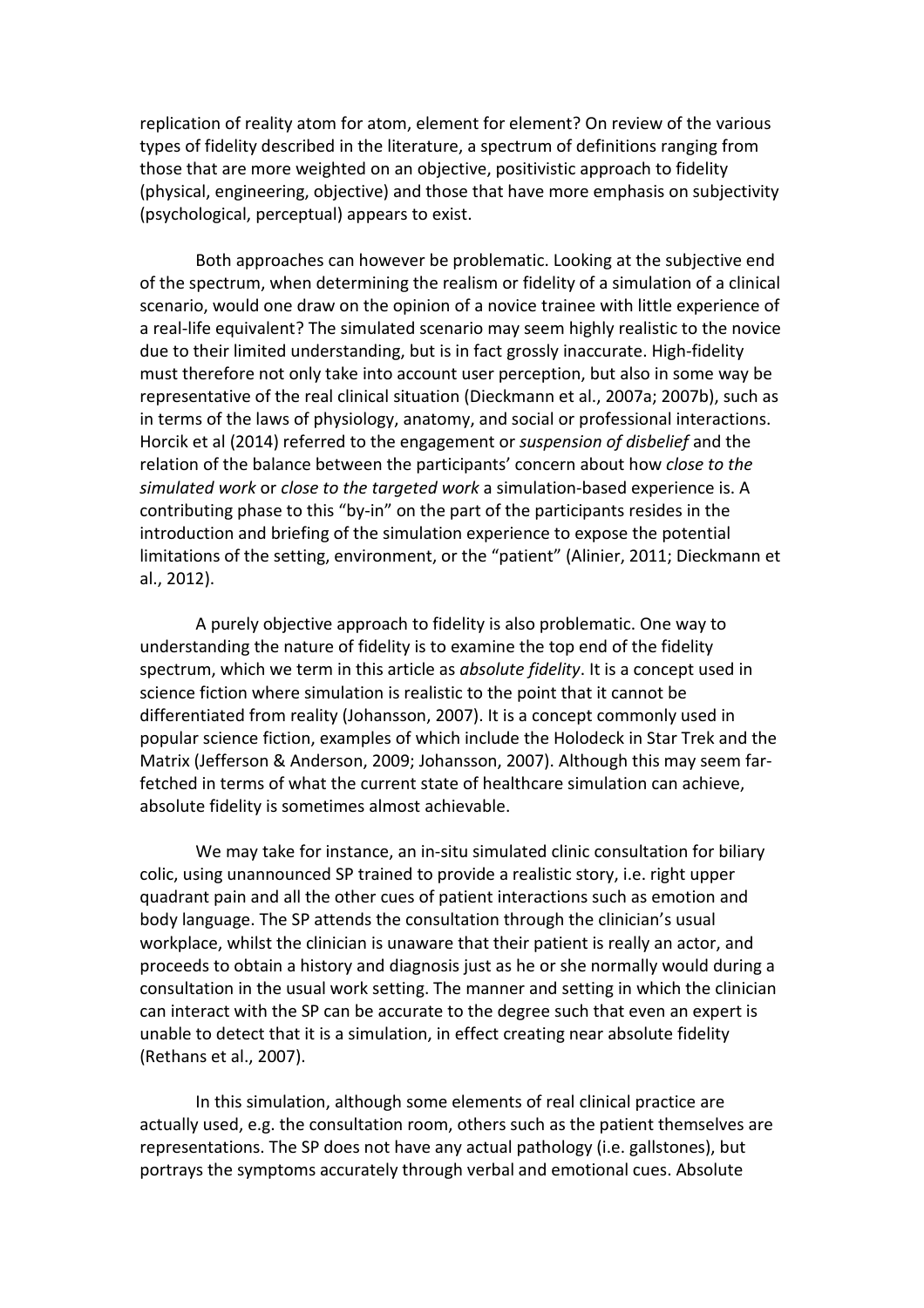simulation fidelity is therefore not necessarily achieved through replication of reality atom for atom, but through accurate representations of real world cues and stimuli.

This approach to simulation can be considered a form of deception, a concept which was introduced by Dieckmann et al. (2007b). Deception, which inherently carries some negative connotation, can be very controversial (Truog & Meyer, 2013) in that it requires hiding some element of truth. In the example above, the clinician was deliberately not informed that it is a simulated case and it is through some mechanism made to believe that the patient had the actual pathology to allow simulation training of near absolute fidelity. This raises some ethical issues which are currently being researched, for example, how far one should go to deceive a trainee and what effect this may have. The deception can also be linked to the technological aspect of the simulation experience, whereby participants are made to believe that a drain is connected to the patient whereas it is linked to a reservoir located in a control room where an operator adjusts the flow of blood or urine. Another common area that can be perceived as deceptive from the perspective of the learners is the use of well-trained confederates in a scenario and whose role can significantly enhance the level of realism of a scenario thanks to their acting capabilities, but they can also play an important role as purposeful distractors unknowingly to the learners or be supportive colleagues (Sanko et al., 2013). We would however like to expand on Dieckmann's suggestion and instead suggest a more pragmatic approach which we term benevolent deception, a term that is sometimes used in healthcare whereby deception is used to benefit the deceived, in this case the trainee. This is done so specific events can occur realistically during a scenario, bringing up pre-determined learning objectives enhancing the learning experience of the trainees (Alinier, 2011; Sanko et al., 2013).

In practice of course, most simulation is of sub-absolute fidelity which requires simulation designers to establish a fiction contract with learners whereby they are required to accept certain limitations, and in a sense, be willingly deceived (Rudolph et al., 2007). This is indeed an important consideration in current simulation training practice, whereby participants undergo pre-briefing and orientation to the limitations of the simulation to encourage immersion and minimise the negative effects of the unrealistic elements of a simulation on the learners' performance in a scenario. This also prevents participants from drawing on these limitations of the simulation during the debriefing as excuses for lack of immersion or poor performance. This could be illustrated by the response from a candidate to an opening question such as "How did this situation make you feel?" with "It was just a dummy so it did not feel real to me...". The use of open questions is commonly used during debriefings (Kriz, 2010) and hence has associated risks. This type of comment has the potential to undermine the whole simulation process and negatively impact the debriefing which brings clarifications and closure to the learners with regards to their simulation-based experience. It is a critique related to the fidelity of the experience. It may or may not be well founded but it potentially highlights the lack of total engagement or suspension of disbelief which occurs with some learners. It is potentially related to the learners' lack of assimilation of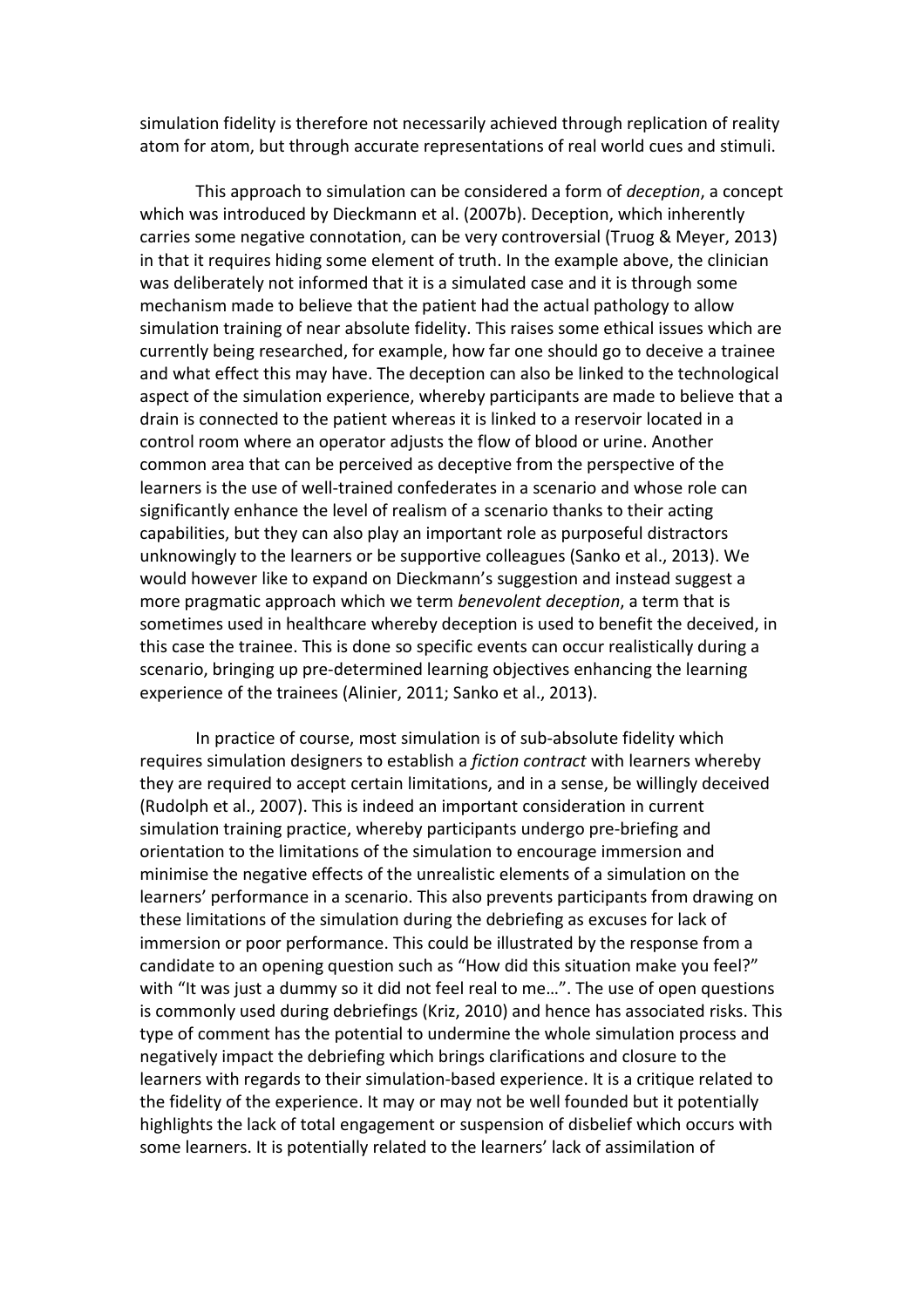information and of the rules of engagement provided during the pre-briefing about the limitations of the technology or environment.

Another problem with simply taking fidelity as the replication of reality is that humans have limited perceptual and sensory capacity, in terms of vision, hearing, touch, taste, and smell (Heißing & Ersoy, 2010). Human beings are limited in terms of how much of the world around them they can perceive at any point in time. In the case of vision, for instance, we cannot perceive images outside the visible wavelength, such as ultraviolet. Experimental psychology has also shown that human visual perception is limited to 15 million variable pixels per eye beyond which we cannot detect any further detail (Deering, 1998). An established body of research in computer and imaging science, which draws on this understanding of human perceptual limits exists and can inform us how to create realistic representations (Deering, 1998). To put this into the context, consider when creating an image for a virtual simulated laparoscopic procedure – producing an image beyond the resolution detectable by the human eye does not increase fidelity as the user cannot detect details beyond this. Likewise, when creating any simulation, replicating the elements of reality that are beyond our ability to sense and perceive, does not increase the fidelity of a simulation as they do not provide additional cues (Baudisch et al., 2003). Fidelity is therefore quite different from simply replicating every element of reality and requires an understanding of human perception and where benevolent deception or "make believe" can be introduced. Nor can fidelity be judged purely on an individual's perception on how realistic a simulation is as it might be ill-informed or subjective.

In summary, fidelity is an intrinsic property of simulation and can be defined as the degree of accuracy to which a simulation, whether it is physical, mental, or both, represents a given frame of reality in terms of cues and stimuli, and permissible interactions.

### Misconceptions and Issues in the Current Literature

Having clarified the meaning of fidelity, we will now discuss some issues in the current literature. Firstly, as mentioned above, some terminological misconceptions appears to exists, confusing technological sophistication with fidelity (Issenberg et al., 2005; Maran & Glavin, 2003). A common incorrect assumption we have observed in the literature is that in order to achieve higher levels of fidelity, more advanced (and therefore more expensive) technology is required. For example, simulations using current full-body patient simulators have typically been classified according to their technological specifications, where high-fidelity requires automated computer-controlled model-driven mannequins, whilst intermediate fidelity simulators requires instructor-controlled mannequins (Alinier, 2007; Maran & Glavin, 2003). Consider a simulation depicting blood pressure dropping in a patient in a state of hypovolaemic shock. Fidelity should be equivalent regardless of whether it is instructor or model-driven, as long as the representation of blood pressure is accurate and changes are in line with the laws of physiology. More advanced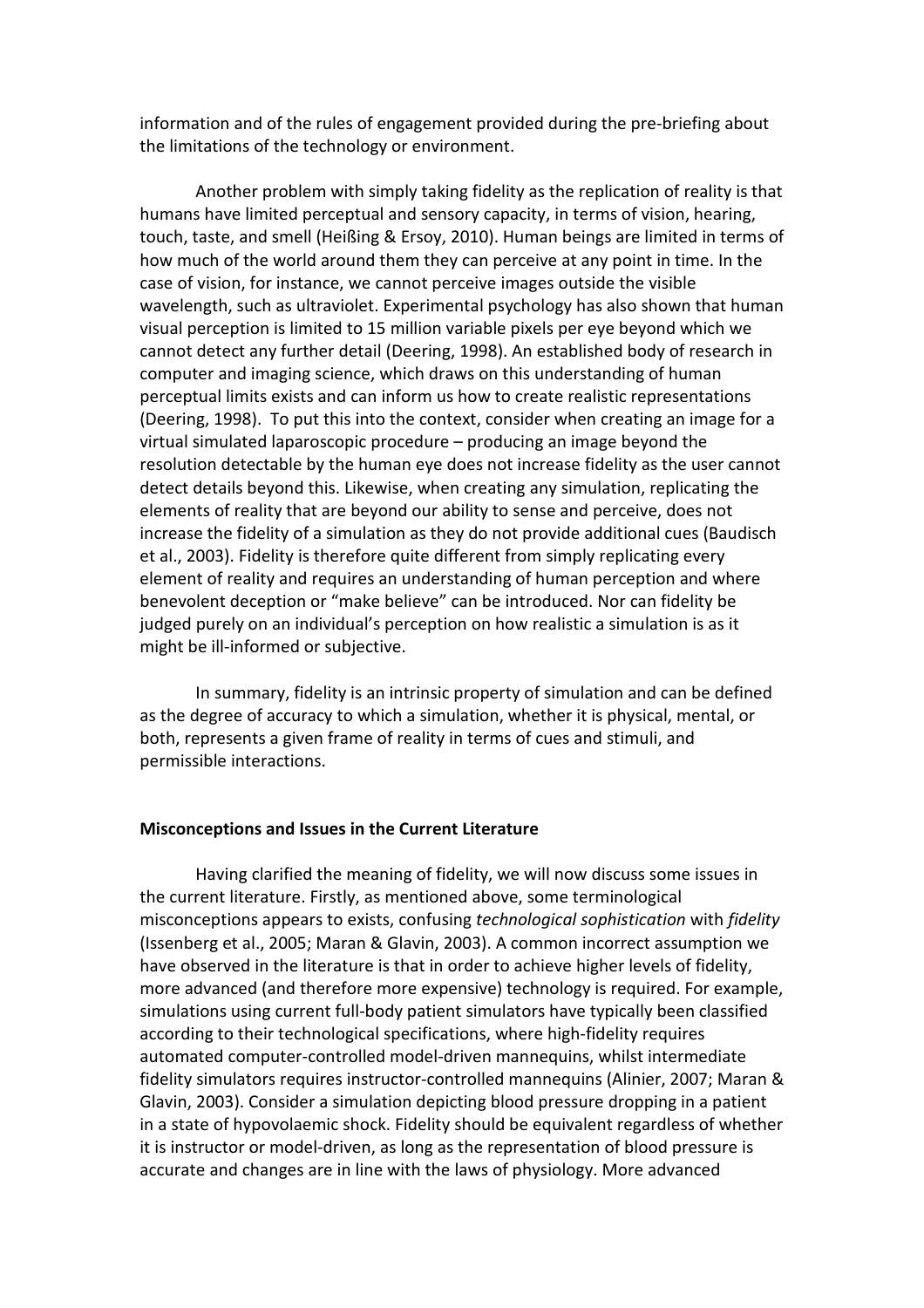technology - in this case computer-driven physiological modelling - does not necessarily imply higher fidelity from the perspective of the scenario participants.

Second, many papers describe simulations as high-fidelity, simply because they use a so-called, high-fidelity simulator. Whilst higher fidelity simulators can allow higher fidelity simulations related to specific features they have, a simulation is not necessarily high-fidelity simply because it uses high-fidelity simulators and vice versa. Consider a simulation of clinic consultation using an SP, which is arguably the highest fidelity patient simulator. If this SP is instructed to provide a story in an artificially linear way, perhaps to aid the learning process, the simulation itself cannot be said to be high-fidelity.

Another issue is the current labelling of simulation fidelity, which is loosely and inconsistently labelled as high, intermediate, or low (Ker & Bradley, 2010). What one describes as high-fidelity may not correspond to another. As such conclusions from reviews such as the work from Norman et al. (2012) comparing learning from high-fidelity simulation versus low-fidelity may not be totally reliable. Low, intermediate, and high-fidelity also do not appear to be equidistant from one another and depends on what element is being characterised. How then can we synthesise the literature to translate research to practice? In addition, how close to absolute fidelity does a simulation have to be to be labelled as high-fidelity? Some so-called high-fidelity simulations are in fact unrealistic in many ways. For example, those using "advanced" interactive patient simulators, which despite being able to provide many physiological cues, do not accurately represent patient interactions, body language, skin colour, and body temperature changes (Dieckmann et al., 2007a; Dieckmann et al., 2007b). Consider what would happen if future developments in simulation allow us to create ever higher levels of fidelity. Would this make these current high-fidelity simulations lower fidelity?

Second, whilst labelling simulations as high, intermediate, and low fidelity allows us to differentiate simulations according to different levels of realism, it is uncertain where to draw the line between them and thus may have limited utility. Low, intermediate, and high-fidelity simulations as they are currently described do not appear to be placed equidistant from one another along the spectrum. How then can educators synthesise the literature to determine fidelity requirements for training and assessment?

This issue is unsurprising given the qualitative nature of these labels. One approach to this problem is to create standardised criteria for each type of simulation. The aviation industry have classified full flight simulation into four levels of fidelity according to increasing realism of cues and stimuli such as motion and physical cockpit design. The highest fidelity simulations use simulators that match specific models of aircraft (Craig, 2003) for example a Boeing 747. This approach however can be problematic for clinical simulations as unlike the fairly standard Boeing 747, human beings and diseases are infinitely more variable, making them difficult to determine a reference point for labelling fidelity, as we have to recognise that "no one is the average patient" (Alinier, 2007, p.246).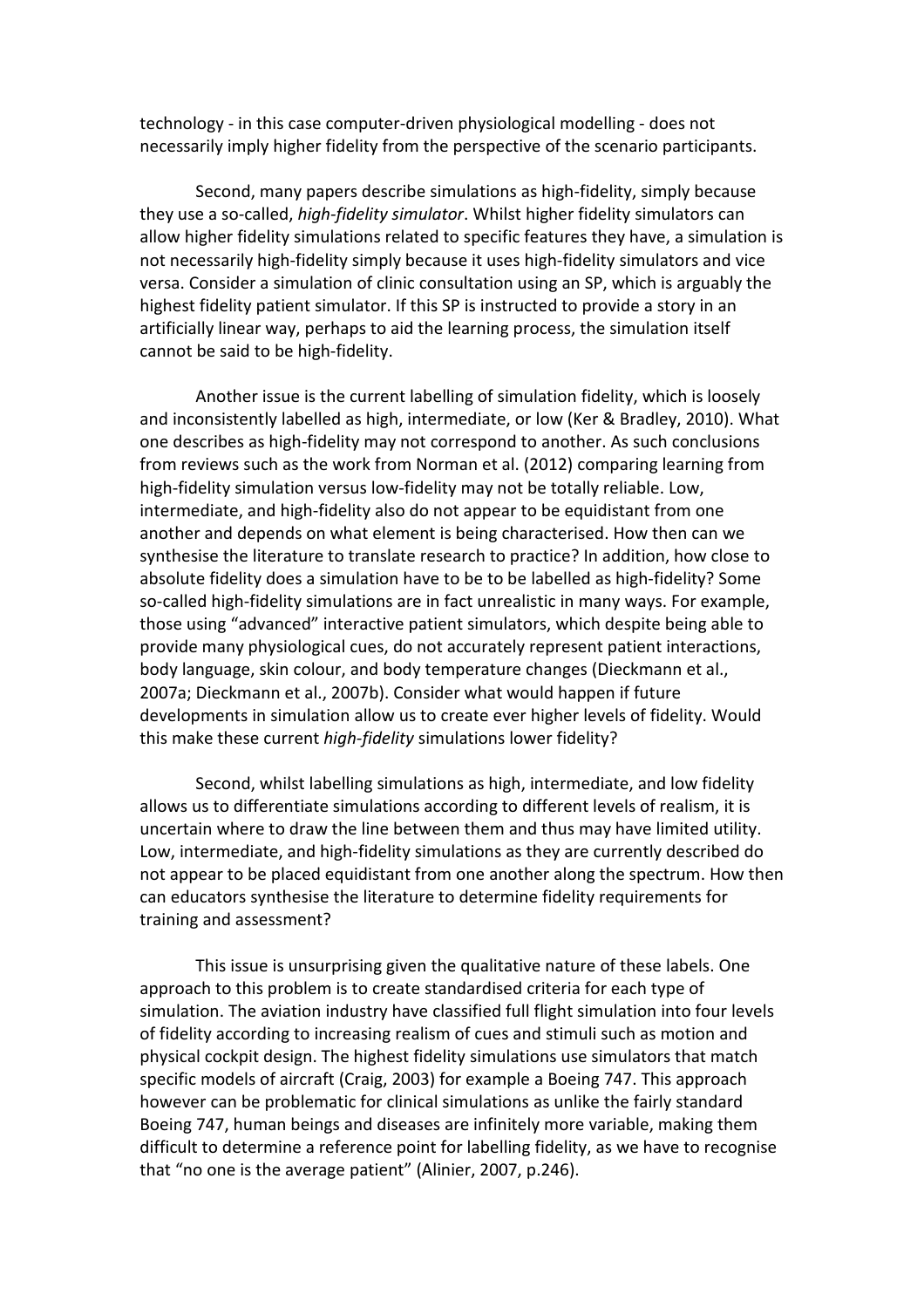Nevertheless, we argue that a robust, standardised classification system to provide a unified language for simulation practitioners is needed. In essence, the healthcare simulation community should aim to achieve a consensus on this matter.

In addition, we argue for the need to move away from the unilateral labelling of overall simulation fidelity from low to high, as it provides little useful information in terms of what contributes to the overall fidelity, limiting its utility. Pace (1998) compared this to describing patients as having good or poor health. What clinicians need are the specifics of a patient's condition .This is a recognised issue whereby a number of authors have described simulation fidelity along different dimensions (Beaubien & Baker, 2004; Pace, 1998). For example, Rehmann et al. (1995) described a typology of flight simulation fidelity currently used in healthcare simulation as follows:

"Equipment (fidelity) cues provide a duplication of the appearance and feel of the operational equipment (the aircraft), i.e., the static and internal dynamic characteristics such as the size, shape, location, and colour of controls and displays, including controller force and displacement characteristics."

"Environment (fidelity) cues provide a duplication of environment and motion through the environment..."

"Perceptual fidelity provides a psychological/physiological standard and is the degree to which the flight crew subjectively perceives the simulator to reproduce its real-life counterpart aircraft, in flight, in the operational task situation."

Similar dimensions of fidelity such as physical and engineering fidelity have also been described by other authors including Miller (1954), Hays and Singer (1989), and Kinkade and Wheaton (1972). Whilst these dimensions provide better descriptions of fidelity, they appear to be better suited for the simulation of machines than for clinical situations. Healthcare simulation has been described according to engineering fidelity, when perhaps it should be according to anatomy and physiology (Issenberg & Scalese, 2007; Marran & Glavin, 2003). Crucially, none of these dimensions directly address the representation of patients.

#### A Three-Dimensional Framework of Simulation Fidelity for Healthcare Education

To address the issues discussed so far, we propose an alternative, more clinically orientated framework for positioning simulation activities according to three dimensions: the patient, healthcare facility or environment, and clinical scenario (Figure 1), whilst also allowing for the notion of "deception". The arrows starting from the centre of the triangle are used to represent the various possible levels of fidelity (high, intermediate/medium, or low) in each of the three dimensions (Table 1).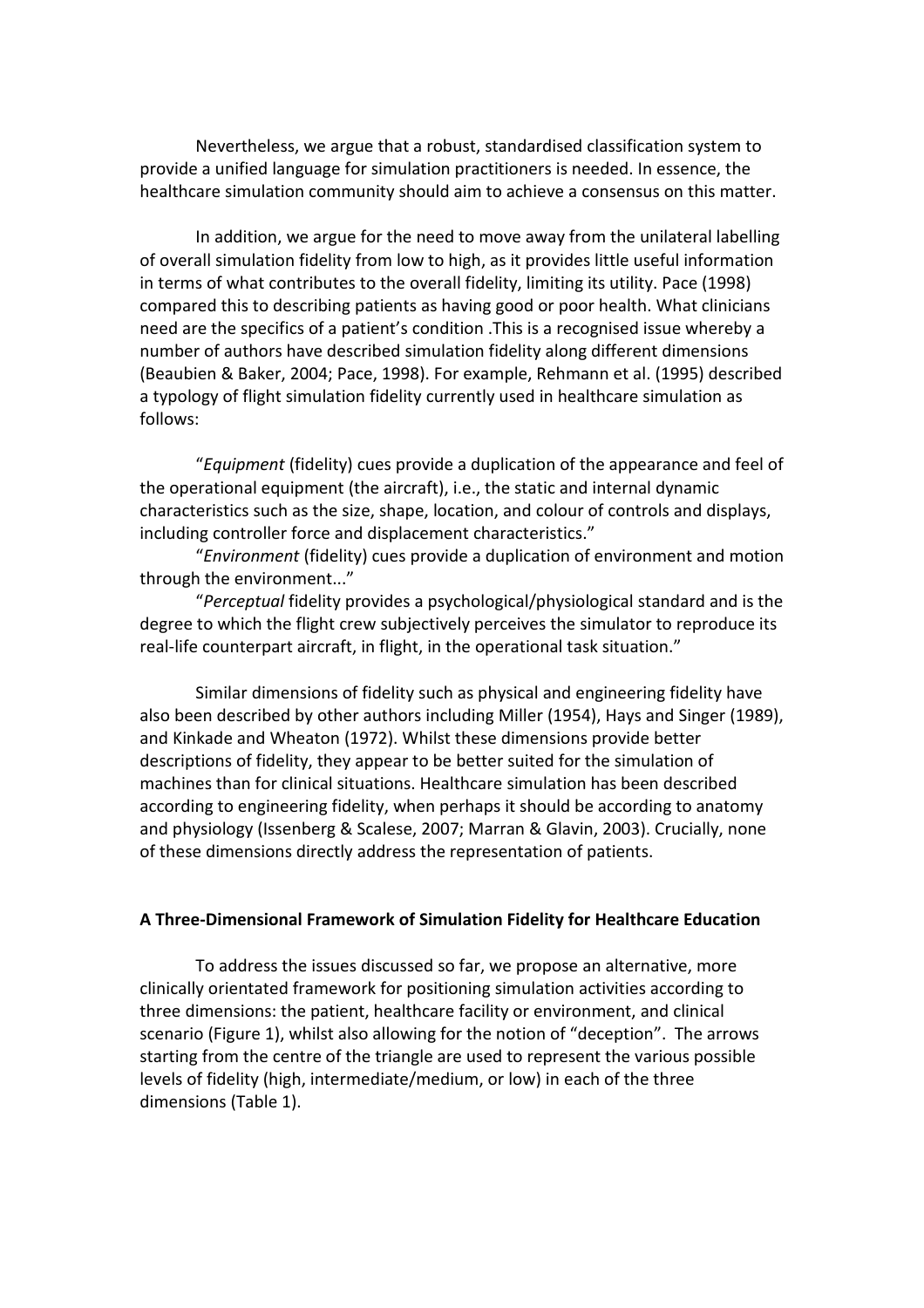

Figure 1: Model of simulation fidelity along the dimensions of Patient, Healthcare Facilities, and Clinical Scenario.

The patient dimension encompasses representations of interactions with all or part of a patient, such as communicating or performing a procedure, and takes into account fidelity of anatomy and physiology. In specific cases, where no patient is involved, this dimension may instead refer to a confederate acting as a patient's relative or colleague with whom the learner needs to interact and discuss an issue as part of simulation-based learning experience. The clinical scenario dimension is related to representations relating to the script and progression of a scenario, and situational complexity such as team and family dynamics. It includes the educators' involvement, whose role is to facilitate the orientation to the experiential learning process and the debriefing that follows it. Interference from an educator during the scenario experience other than in a relevant acting capacity reduces the overall level of simulation fidelity. The healthcare facilities dimension encompasses representations of the clinical equipment and environment, such as the instruments, the monitors, and the environment in which clinical activities or patient encounters take place (Table 1).

Figure 1 shows a framework representing the three dimensions where the level of fidelity along each dimension is increased from minimum to maximum as they project outwards from the centre. Note that in this model, the dimensions are not mutually exclusive and may overlap depending on the type of simulation. For example, in a simulated handover situation a computer screen with patient details can represent both patient and healthcare facilities. This framework however, aims to demonstrate their synergistic effect such that when all three dimensions are at their maximum, absolute fidelity is achieved even if it sometimes involves a degree of deception, which has been represented as an inner circle (Figure 1).

Using this framework, we can proceed to map and describe healthcare simulation activities according to the type of simulation and the characteristics of fidelity. Figure 2 shows an example of how three different simulations (A, B, and C) of venepuncture can be mapped according to the fidelity dimensions, using a real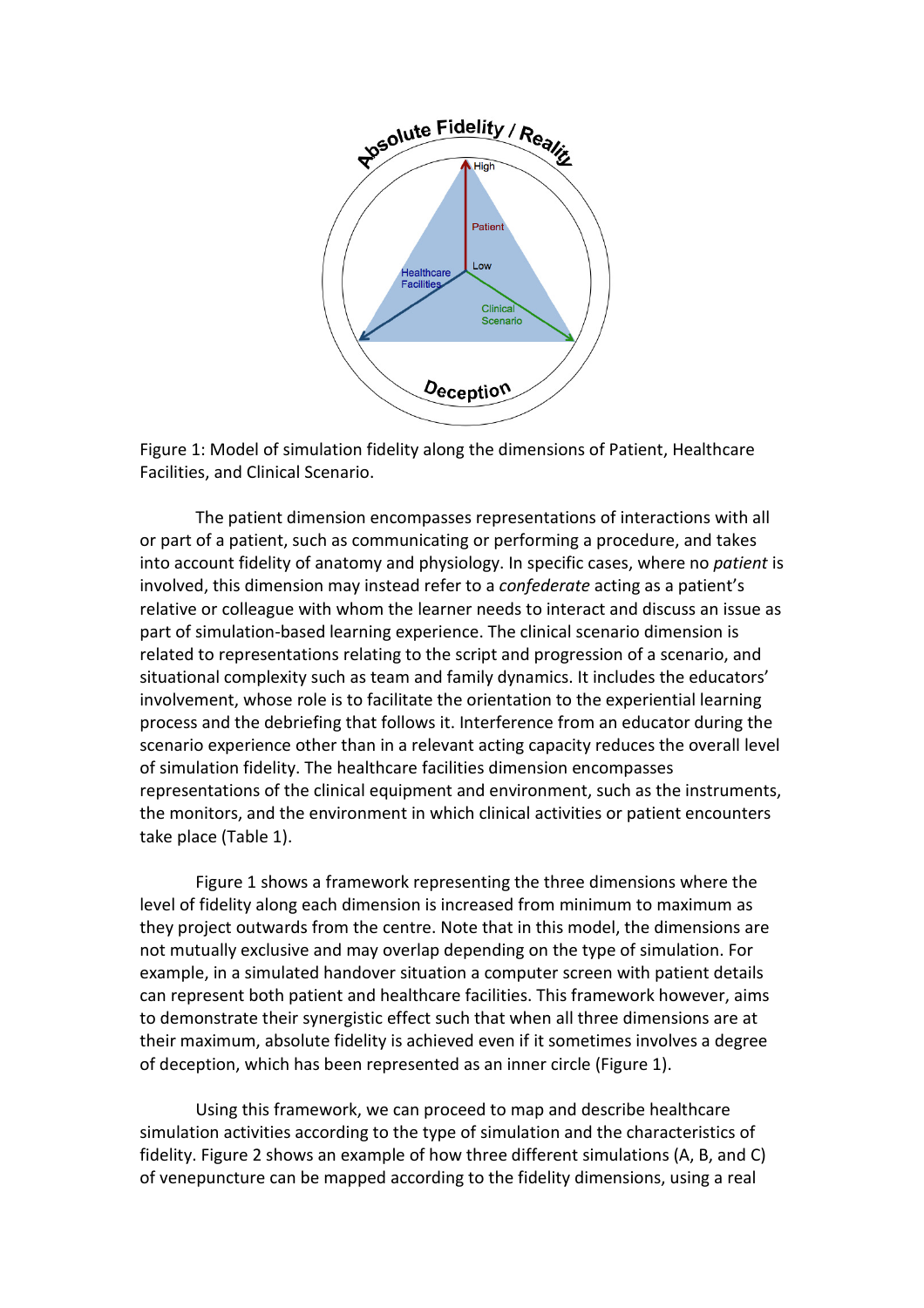clinical encounter of venepuncture on a patient in a clinic for pre-operative blood checks as a frame of reference.



- A) Venepuncture simulation using venepuncture arm part-task-trainer in isolation in a skills laboratory, with real clinical equipment (needle, syringe, sample bottles).
- B) Patient focused hybrid simulation of venepuncture in skills laboratory, with real clinical equipment (needle, syringe, sample bottles), using a simulated patient wearing a venipuncture pad, framed within a realistic clinical scenario.
- C) Patient focused hybrid simulation of venepuncture conducted in-situ (real clinical workplace), with real clinical equipment (needle, syringe, sample bottles), using a simulated patient wearing a venipuncture pad, framed within a realistic clinical scenario.

Figure 2: Example of levels of fidelity of different venepuncture simulation activities along the dimensions of Patient, Healthcare Facilities, and Clinical Scenario.

Along the patient dimension, simulations B and C are accurate representations and higher fidelity in comparison to simulation A, through use of hybrid simulation (SPs and venepuncture pad, B and C) as opposed to a venepuncture mannequin in isolation (A). Along the healthcare facilities dimension, fidelity is increased through more realistic representations of the equipment used and the environment in which the simulated venepuncture is conducted, from A (skills laboratory) to B (simulated healthcare environment), and C (in situ, i.e. real healthcare environment). Finally, along the clinical scenario dimension, fidelity is increased from simulation A which is purely task training, to B and C where the simulation is framed within the scenario of unsupervised pre-operative blood checks. Table 1 has been designed to assist in making a more objective appreciation of the levels of fidelity of each dimension of the framework.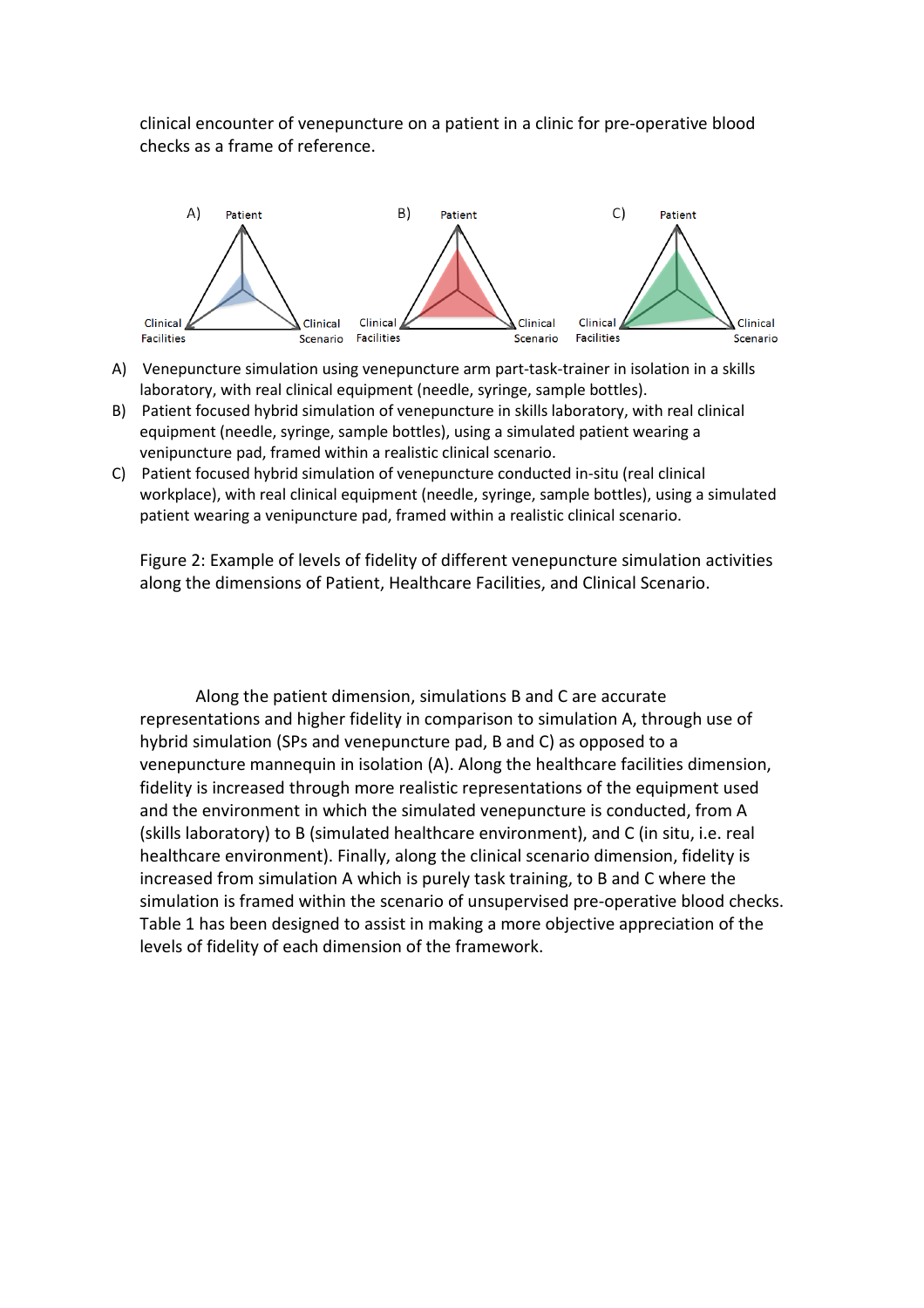| <b>Dimensions</b>   | <b>Patient</b>                                                                                                                                                                                                                            | <b>Healthcare facilities</b>                                                                                                                                                           | <b>Clinical Scenario</b>                                                                                                                                                                                                                                                                                                                                           |
|---------------------|-------------------------------------------------------------------------------------------------------------------------------------------------------------------------------------------------------------------------------------------|----------------------------------------------------------------------------------------------------------------------------------------------------------------------------------------|--------------------------------------------------------------------------------------------------------------------------------------------------------------------------------------------------------------------------------------------------------------------------------------------------------------------------------------------------------------------|
|                     |                                                                                                                                                                                                                                           |                                                                                                                                                                                        |                                                                                                                                                                                                                                                                                                                                                                    |
| Level of Fidelity   |                                                                                                                                                                                                                                           |                                                                                                                                                                                        |                                                                                                                                                                                                                                                                                                                                                                    |
| Low                 | Suboptimal for the<br>scenario.<br>Limited anatomical or<br>physiological<br>representation of<br>reality from any<br>sensory aspect.                                                                                                     | Not contextualised to<br>the scenario.<br>Element(s) of the<br>environment need to<br>be assumed present<br>by participants.                                                           | Task training or<br>supervised practice.<br>Constant prompting<br>by educator(s).<br>Participants have been<br>informed of all steps<br>of the scenario.                                                                                                                                                                                                           |
| Medium/Intermediate | Correct anatomical or<br>physiological<br>representation in<br>relation to the<br>scenario requirements<br>but presenting some<br>limitations.                                                                                            | Simulated<br>environment (i.e. skills<br>laboratory).<br>Environment not fully<br>matching the context<br>required by the<br>scenario in terms of<br>space and equipment<br>available. | Participant re-enacting<br>a scenario following a<br>demonstration of the<br>same scenario.<br>Some interruptions by<br>the educator(s)<br>Use of a patient<br>simulator or simulated<br>patient on which all<br>interventions required<br>by the scenario cannot<br>be fully performed to<br>demonstrate learning<br>outcomes.                                    |
| High                | Simulated patient<br>(actor) fully briefed.<br>Patient simulator with<br>all features required<br>for the scenario<br>allowing participants<br>to perform<br>interventions and<br>experience them as if<br>it was with a real<br>patient. | In-situ (Clinical area)<br>environment matching<br>the needs of the<br>scenario.                                                                                                       | Autonomous<br>involvement of<br>participants following<br>adequate orientation<br>and briefing regarding<br>the equipment, the<br>environment, and the<br>expectations in terms<br>of scenario<br>participation.<br>All information<br>participants are<br>expected to find about<br>the patient in the<br>scenario is available as<br>per scenario<br>objectives. |

Table 1: Guidance on determining the level of fidelity for the different dimensions of the proposed framework.

Whilst, we have used venepuncture simulation as an example to explain our framework, we envisage this framework to be applicable to other healthcare simulations which may be simpler as well as more complex whereby they can involve a multiprofessional team of participants. Using this framework, we can set standardised fidelity criteria and be more rigorous in describing our work in the scientific literature, thereby allowing us to make better comparisons between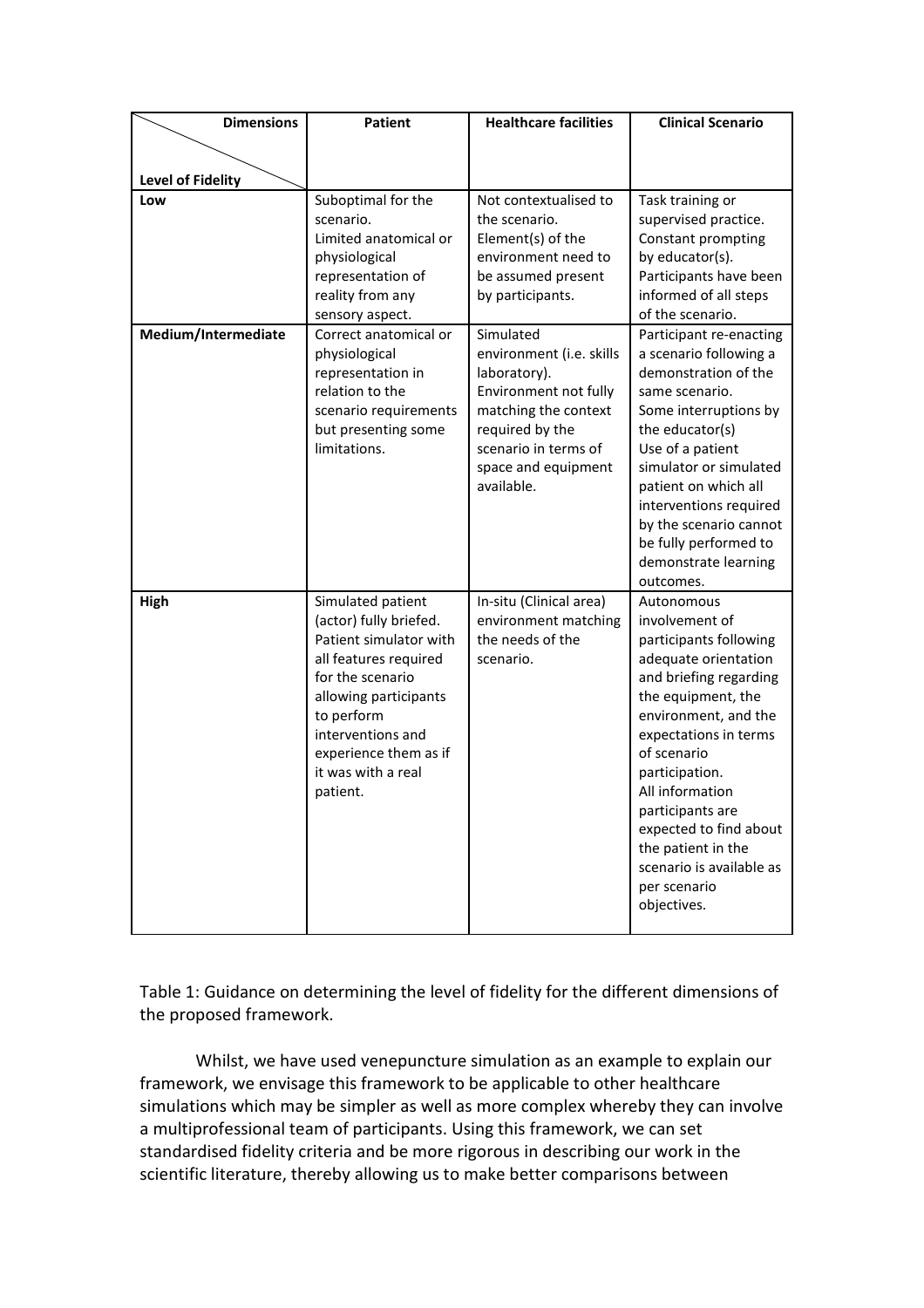simulations of different fidelity levels to determine the true relationship to educational effectiveness. It may also provide a useful platform for guiding simulation design (Scerbo et al., 2011).

# **Conclusion**

In this article, we have attempted to clarify the meaning of fidelity specifically arguing that simulation fidelity does not necessarily requires faithful replication of reality, but the accurate representation through cues and stimuli from the perspective of the learner or participant. An important aspect of simulation-based training activities for participants is their involvement and the early clarification of limitations to allow for suspension of disbelief. We have also highlighted some terminological issues in the current literature which can make it difficult to translate research to practice and to objectively compare learning outcomes in relation to the simulation fidelity used.

In recognition of the current limitations of describing fidelity, we have proposed an alternative multi-dimensional framework along the axes of the patient, clinical scenario, and healthcare facilities as a means for more precise and practical positioning of healthcare simulations. To clarify the application of the framework, some examples have been presented and discussed. This proposed framework, however, represents just one way of considering fidelity of healthcare simulation. We hope that this article will be a catalyst for further debate and scholarship on this difficult but very necessary topic.

# Acknowledgement

The authors wish to acknowledge the contribution of Dr Peter Dieckmann as an active participant during the presentation of this framework at a workshop of the 2011 meeting of the Society in Europe for Simulation Applied to Medicine (SESAM) when he emphasised the notion of "Deception" to help achieve the desire level of fidelity. Thank you also to the anonymous reviewers for the critic of the article and the valuable suggestions made by Dr Tim Clapper. Finally, we would like to thank the Simulation and Technology enhanced Learning Initiative (STeLi) group at the London Deanery, UK, for their support in our research in simulation education in healthcare.

# Author contributions

All authors contributed to this article, in content and in form. Initial concept by JKT. All authors worked on the conceptual development. JKT, GA, and RLK contributed to the SESAM workshop. JKT, GA, JT, and RLK wrote the manuscript. JKT and GA designed the graphics.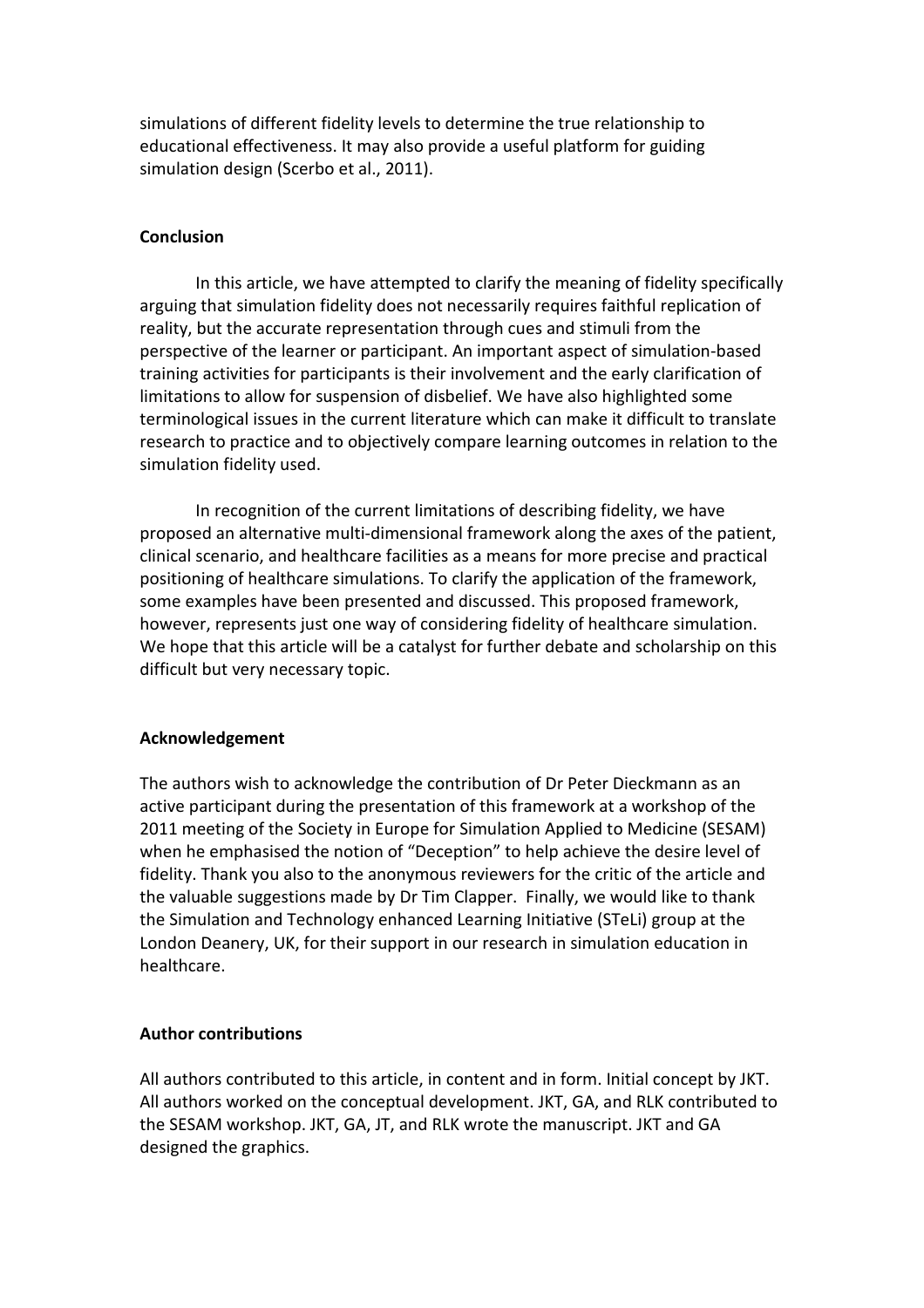### References

- AGARD (1980). Fidelity of simulation for pilot training. Advisory group for aerospace research and development Neuilly-sur-Seine, December 1980.
- Aggarwal, R., O. T. Mytton, M. Derbrew, D. Hananel, M. Heydenburg, B. Issenberg, C. MacAulay, et al. (2010). Training and simulation for patient safety. Quality and Safety in Health Care, 19, no. Suppl 2, i34–i43.
- Alessi, S. (2002). Building versus using simulations. In: Spector JM, Anderson TM, eds. Integrated and Holistic Perspectives on Learning, Instruction and Technology. Dordrecht: Kluwer Academic Publishers, 175-196.
- Alessi, S. (2000). Simulation design for training and assessment. In: Aircrew training and assessment. Routledge. 197-222.
- Alinier, G., Platt, A. (2014). International overview of high-level simulation education initiatives in relation to critical care. Nursing in Critical Care, 19(1), 42-49.
- Alinier, G. (2007). A typology of educationally focused medical simulation tools. Medical Teacher, 29(8), e243-250.
- Alinier, G. (2011). Developing high-fidelity health care simulation scenarios: A guide for educators and professionals. Simulation & Gaming, 42(1):9-26.
- Baudisch, P., DeCarlo, D., Duchowski, A.T., Geisler, W.S. (2003). Focusing on the essential: considering attention in display design. Communications of the ACM, 46(3),60–66.
- Beaubien, J.M., Baker, D.P. (2004). The use of simulation for training teamwork skills in health care: how low can you go? Quality and Safety in Health Care, 13(suppl 1), i51i56.
- Borodzicz, E. (2004). The missing ingredient is the value of flexibility. Simulation & Gaming, 35, 414-426.
- Bredmose P.P., Habig K., Davies G., Grier G., Lockey D.J. (2010). Scenario based outdoor simulation in pre-hospital trauma care using a simple mannequin model. Scan J Trauma Resusc Emerg Med, 18(13), 1-6
- Craig, P.A. (2003). Multi-Engine Flying. McGraw-Hill Professional.
- Chiniara, G., Cole, G., Brisbin, K., Huffman, D., Cragg, B., Lamacchia, M., & Norman, D. (2013). Simulation in healthcare: A taxonomy and a conceptual framework for instructional design and media selection. Medical Teacher, 35, e1380-e1395.
- Crooltall, D., Oxford, R., & Saunders, D. (1987). Towards a Reconceptualization of Simulation: From Representation to Reality. Simulation/Games for Learning, 17(4), 147-71.
- Deering, M.F. (1998). The limits of human vision. In: 2nd International Immersive Projection Technology Workshop, 2.
- Dieckmann, P., Rall, M. (2007). Simulators in anaesthetic training to enhance patient safety. In: Recent advances in anaesthesia and intensive care, 24. Recent Advances. Cambridge University Press, 211-232
- Dieckmann, P., Gaba, D., Rall, M. (2007a). Deepening the theoretical foundations of patient simulation as social practice. Simulation in Healthcare, 2(3), 183-193.
- Dieckmann, P., Manser, T., Wehner, T., Rall, M. (2007b). Reality and fiction cues in medical patient simulation: An interview study with anesthesiologists. Journal of Cognitive Engineering and Decision Making, 1(2), 148-168.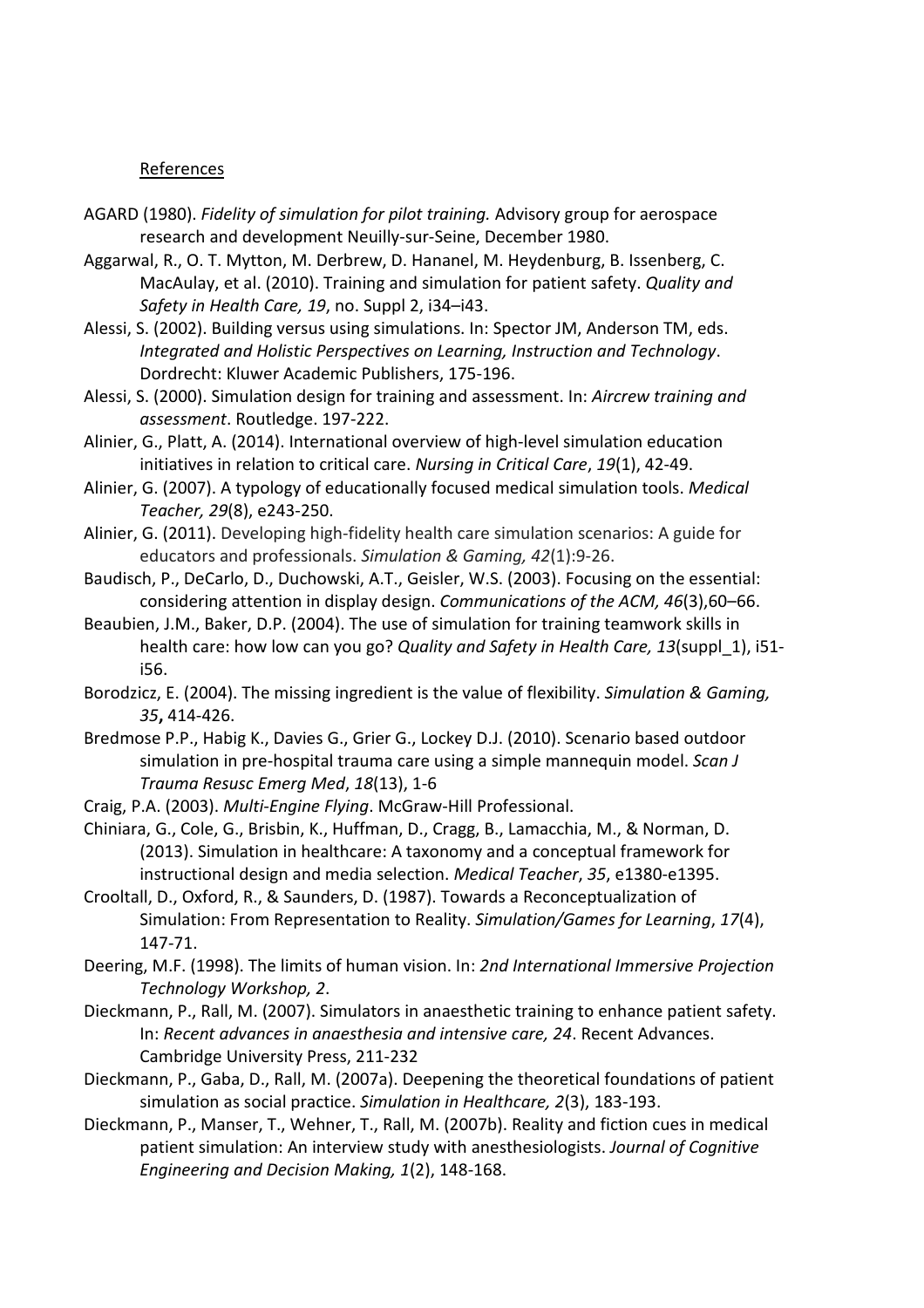- Dieckmann, P., Friis, S. M., Lippert, A., & Østergaard, D. (2012). Goals, success factors, and barriers for simulation-based learning: A qualitative interview study in health care. Simulation & Gaming, 43(5), 627-647.
- Feinstein, A.H., Cannon, H.M. (2002). Constructs of simulation evaluation. Simulation & Gaming, 33(4), 425 -440.
- Gaba, D.M. (2004). The future vision of simulation in health care. Quality and Safety in Health Care, 13(suppl 1), i2-i10.
- Gerathewohl, S. J. (1969). Fidelity of simulation and transfer of training: A review of the problem. Report AM 69-24. Department of transportation, Federal Aviation Administration, Office of Aviation Medicine, USA
- Hays, R.T., Singer, M.J. (1989). Simulation fidelity in training system design: bridging the gap between reality and training. Springer-Verlag.
- Heißing, B., Ersoy, M. (2010). Chassis Handbook: Fundamentals, driving dynamics, components, mechatronics, perspectives. Vieweg+Teubner Verlag.
- Horcik, Z., Savoldelli, G., Poizat, G., & Durand, M. (2014). A phenomenological approach to novice nurse anesthetists' experience during simulation-based training sessions. Simulation in Healthcare, 9(2), 94-101
- Issenberg, S.B., Mcgaghie, W.C., Petrusa, E.R., Lee Gordon, D., Scalese, R.J. (2005). Features and uses of high-fidelity medical simulations that lead to effective learning: a BEME systematic review. Medical Teacher, 27(1), 10-28.
- Issenberg, S.B., Scalese, R.J. (2007). Simulation in health care education. Perspectives in Biology and Medicine, 51(1), 31-46.
- Jefferson, M., Anderson, M. (2009). Enter the matrix: the relationship between drama and film. In: Drama Education with Digital Technology. Continuum International Publishing Group, 184-202.
- Johansson, M. (2007). When simulations become reality. National Course in Philosophy of Computer Science. Available at:

http://www.idt.mdh.se/personal/gdc/work/PedagogogicCareerLadder/Appendices/ Appendix-C/C2-PI-CourseProceedings.pdf#page=79 Accessed July 4, 2014.

- Kardong-Edgren, S.E., Anderson, M., & Michaels, J. (2007). Does simulation fidelity improve student test scores? Clinical Simulation in Nursing Education, 3, e21-e24.
- Ker, J., Bradley, P. (2010). Simulation in medical education. In: Understanding medical education: Evidence, theory and practice. John Wiley and Sons, 164-180.
- Kinkade, R.G., & Wheaton, G.R. (1972). Training device design. Human engineering guide to equipment design. Department of Defence Washington, 668-699.
- Kneebone, R., Aggarwal, R. (2009). Surgical training using simulation. BMJ, 338, b1001.
- Kriz, W. C. (2010). A systemic-constructivist approach to the facilitation and debriefing of simulations and games. Simulation & Gaming, 41(5), 663-680.
- Lane, N.E., Alluisi, E.A. (1992). Fidelity and Validity in Distributed Interactive Simulation: Questions and Answers. Available at: www.dtic.mil/dtic/tr/fulltext/u2/a260971.pdf. Accessed July 4, 2014.
- Lapkin, S., & Levett-Jones, T. (2011). A cost–utility analysis of medium vs. high-fidelity human patient simulation manikins in nursing education. Journal of Clinical Nursing, 20, 3543-3552.
- Lee, K.H.K., Grantham, H., Boyd, R. (2008). Comparison of high- and low-fidelity mannequins for clinical performance assessment. Emergency Medicine Australasia, 20(6), 508- 514.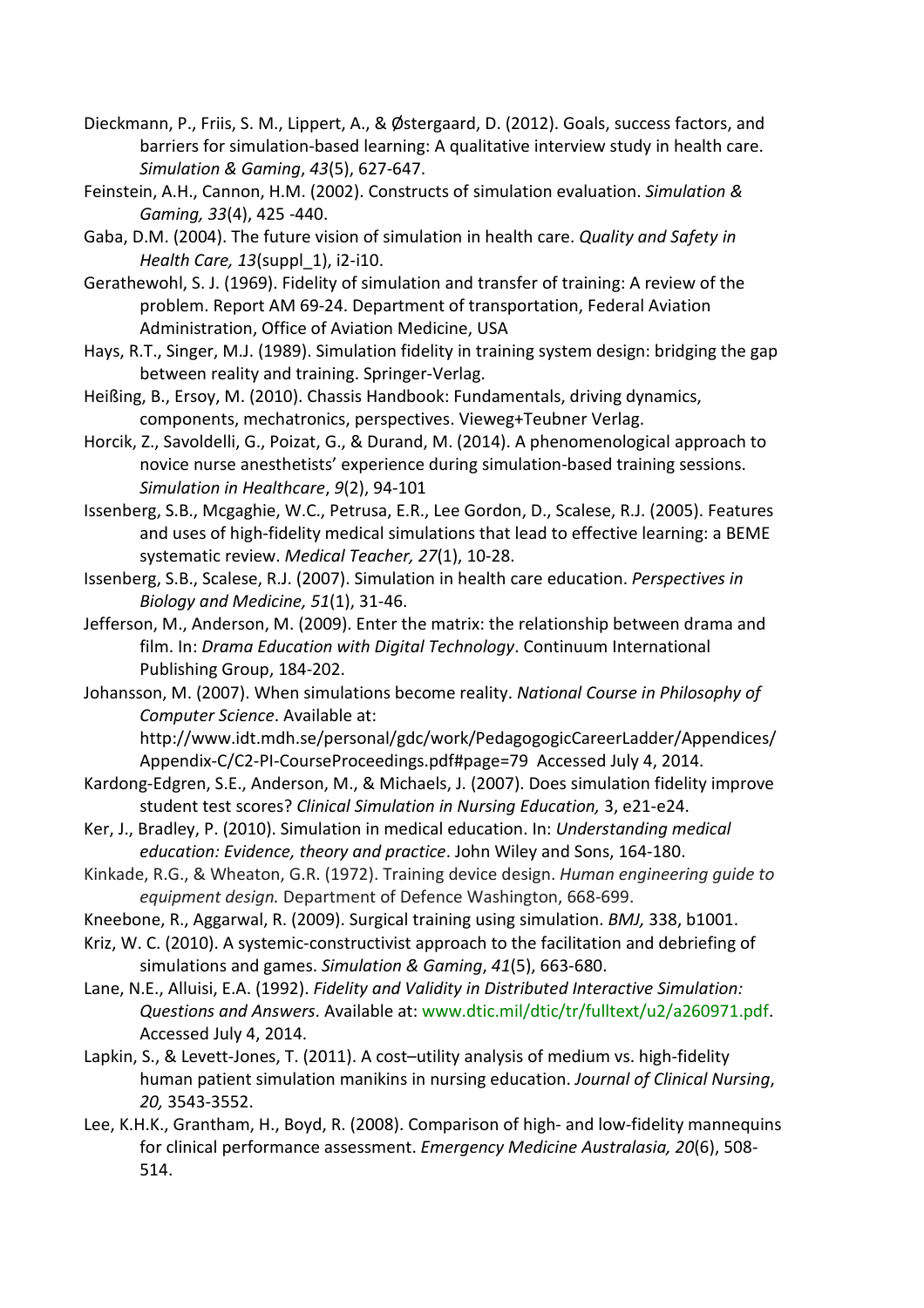- Levett-Jones, T., Lapkin, S., Hoffman, K., Arthur, C., & Roche, J. (2011). Examining the impact of high and medium fidelity simulation experiences on nursing students' knowledge acquisition. Nurse Education in Practice, 11(6), 380-383.
- Liu, A., Tendick, F., Cleary, K., Kaufmann, C. (2003). A survey of surgical simulation: applications, technology, and education. Presence: Teleoperators & virtual environments, 12(6), 599–614.
- Maran, N.J., Glavin, R.J. (2003). Low- to high-fidelity simulation a continuum of medical education? Med Educ, 37, Suppl 1,22-28.
- Mcgaghie, W.C., Issenberg, S.B., Petrusa, E.R., Scalese, R.J. (2010). A critical review of simulation-based medical education research: 2003-2009. Med Educ, 44(1),50-63.
- Meakim, C., Boese, T., Decker, S., Franklin, A.E., Gloe, D., Lioce, L., Sando, C.R., & Borum, .JC. (2013). Standards of best practice: Simulation Standard I: Terminology. Clinical Simulation in Nursing, 9(6), S3-S11.
- Miller, R.B. (1954). Psychological considerations in the design of training equipment. DTIC document. Available at:

http://oai.dtic.mil/oai/oai?verb=getRecord&metadataPrefix=html&identifier=AD007 1202. Accessed July 4, 2014.Norman, G., Dore, K., & Grierson, L. (2012). The minimal relationship between simulation fidelity and transfer of learning. Medical education, 46(7), 636-647.\_

- Pace, D.K. (1998). Dimensions and attributes of simulation fidelity, 1998 Fall Simulation Interoperability Workshop Papers.
- Paige, J.B., & Morin, K.H. (2013). Simulation fidelity and cueing: A systematic review of the literature. Clinical Simulation in Nursing, 9(11), e481-e489.
- Rehmann, A.J., Mitman, R.D., Reynolds, M.C. (1995). A handbook of flight simulation fidelity requirements for human factors Research. Available at: http://www.dtic.mil/get-trdoc/pdf?AD=ADA303799. Accessed July 4, 2014.
- Reis, H.T., Judd, C.M. (2000). Handbook of research methods in social and personality psychology. Cambridge University Press.
- Rethans, J-J., Gorter, S., Bokken, L., Morrison, L. (2007). Unannounced standardised patients in real practice: a systematic literature review. Med Educ. 41(6), 537-549.Rudolph, J.W., Simon, R., Raemer, R. 2007. Which reality matters? Questions on the path to high engagement in healthcare simulation. Simulation in Healthcare, 2(3), 161-163.
- Sanko, J. S., Shekhter, I., Kyle Jr, R. R., Di Benedetto, S., & Birnbach, D. J. (2013). Establishing a convention for acting in healthcare simulation: merging art and science. Simulation in Healthcare, 8(4), 215-220.
- Scerbo, M.W., Bosseau Murray, W., Alinier, G., Antonius, T., Caird, J., Stricker, E., Rice, J., Kyle, R. (2011). A path to better healthcare simulation systems: Leveraging the integrated systems design approach. Simulation in Healthcare, 6, S20-S23.
- Schijven, M., Jakimowicz, J. (2003). Virtual reality surgical laparoscopic simulators. Surgical endoscopy, 17(12), 1943–1950.
- Truog, R., D., & Meyer, E., C. (2013). Deception and in medical simulation. Simulation in Healthcare, 8(1), 1-3
- Ziv, A., Wolpe, P.R., Small, S.D., Glick, S. (2003). Simulation-based medical education: An ethical imperative. Acad Med, 78(8), 783-788.